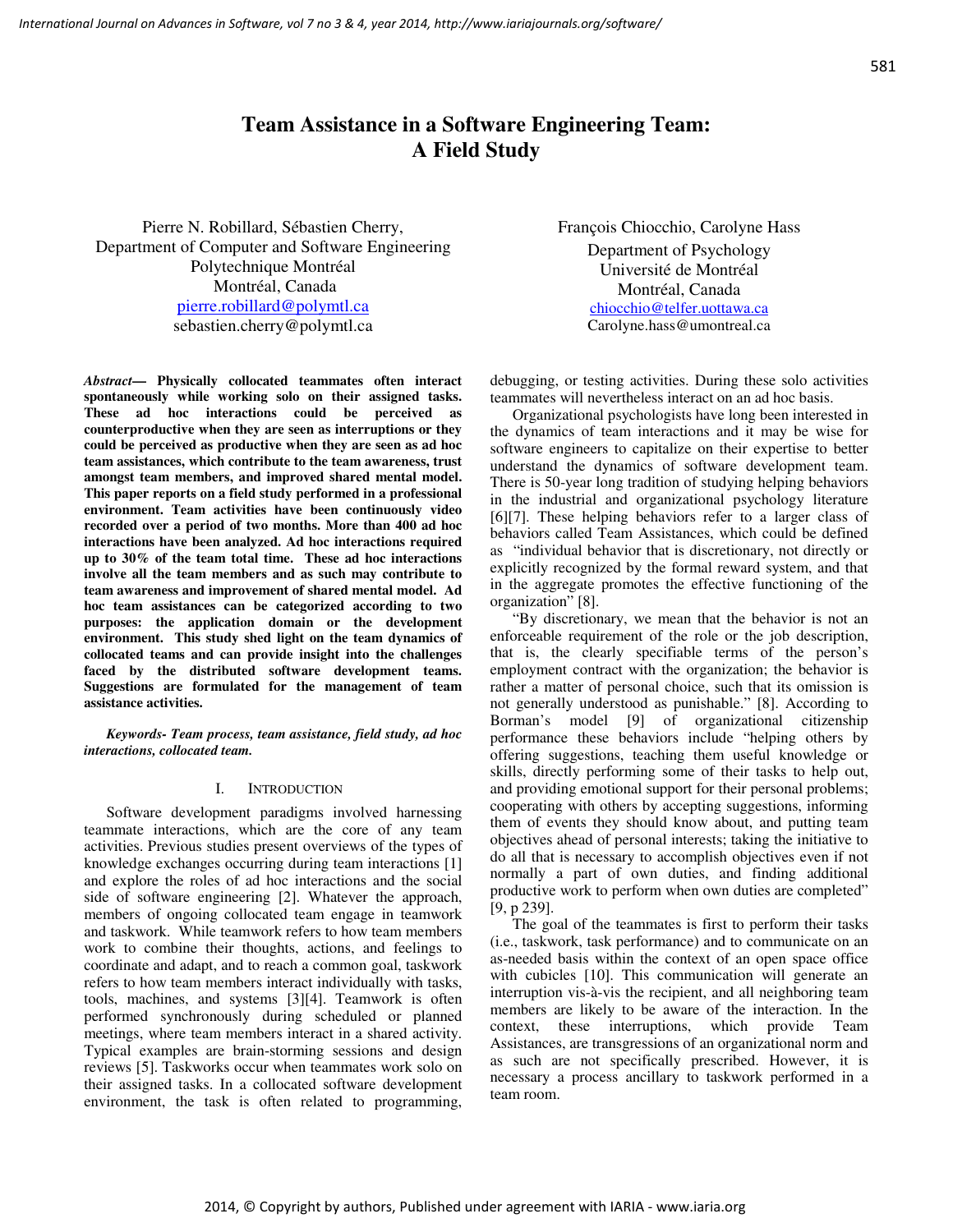On the one hand, software engineering scientific and practitioner literatures tend to characterize ad hoc disruptions of taskwork as counterproductive interruptions and have not relied on pertinent evidence-based or theoretical models to explain or use them [11][12][13]. On the other hand, while organizational psychology has identified Team Assistances as performance-related interactions, studies in real work settings are rare, particularly regarding engineering software teams. Consequently, this study aims at gaining a better understanding of the nature, pattern, and content of Team Assistances that occur during taskwork time in software engineering teams. Second, and more specifically, we aim at examining the reasons why software developers need Team Assistance during taskwork time and what kind of knowledge is transferred during these interactions. A better understanding of these issues would provide a foundation for the study of software engineering team needs for ad hoc interactions and the speculative consequences of virtual or even absence of such ad hoc interactions on distributed software development teams. Such a study can also shed light on the appropriateness of specific practices such as occasional pair-programming [14], which can be seen as a special form of team assistance and the relevance of the use of collaborative tools for distributed team works.

In the next sections, we draw on literatures from Team Assistance to position our views in a broader context. We next describe the methods we used to analyze video recordings of software developers interactions in professional work settings. We then present our results regarding Team Assistance modality, purposes and content. These data are presented as a function of teammate roles (novice, leader, expert, developer). We conclude on the salient features of Team Assistance.

## II. TEAM ASSISTANCE

Team Assistances are defined as "the discretionary provision of resources and task-related effort to another member of one's team that is intended to help that team member obtain the goals as defined by his or her role ..." [15]. Essentially, Team Assistances can be seen as helping one's fellow teammates perform their role.

Team Assistances are central to the concept of adaptive team performance [17]. When one team member's task requires greater capacities than possessed, another team member can step in and compensate – the team is therefore adjusting on the spot and performing in a way not anticipated during the planning phases. These are complementary behaviors that arise either out of a specific request or merely from awareness on the part of one of the team members [17]. Unsurprisingly then, Team Assistances are a crucial form of interactions that allow a team to function as more than the sum of its individual members [18][19].

#### *A. Team Task Characteristics*

There is one caveat however. Team Assistances will arise out of a legitimate need for assistance resulting from issues with task assignment or task distribution problems [16]. The legitimacy of a need means that team members are experiencing true task difficulties beyond their capacity rather than a lack of effort [15][20]. Help provided because of social loafing or an unwarranted dependency need (when workload is in fact normal or low) is considered an illegitimate need for help and causes process loss and frictions [15][21][22]. Legitimacy of need is therefore the key situational factor that can affect the amount of Team Assistance requested or provided.

A study by Porter et al. [15] explored the personality traits of both Team Assistance recipients and providers in order to determine team composition characteristics related to the most effective use of Team Assistances. Their results showed that team members high on conscientiousness will receive more Team Assistance only when there is a legitimate need for it. These members are discriminate enough in their requests for assistance when it comes to the legitimacy of their need for it. Team members high on extraversion secured the most Team Assistances relative to members low on extraversion. There was a similar interaction effect between extraversion and legitimacy of need in terms of amount of Team Assistance received.

Porter et al. [15] also explored the personality traits most likely to lead to team members providing Team Assistances. They found that team members high on conscientiousness and emotional stability provided more Team Assistances to fellow team members, regardless of the legitimacy of need, compared to members low on these traits. Moreover, team members high on emotional stability provided even more Team Assistances if legitimacy of need was high, showing an interaction effect that the authors feel is critical to team composition. When team members are low on emotional stability, they are likely too self-focused to concentrate on the problems of fellow members, and will leave them to fend for themselves regardless of legitimacy of need.

## *B. Shared Mental Models*

Team Assistance first and foremost requires that team members possess accurate knowledge of each other's responsibilities. Shared mental models in teams form the grounds on which team members know when to step in and provide Team Assistance, which team member should provide it, and what kind of Team Assistance is needed [16]. A team that possesses a shared mental model can anticipate and predict the needs of fellow members through a common understanding of team goals and expectations of performance. Shared models create a basic framework that promotes common understanding, as well as common action -- that is, a team that is headed toward the same goals [16]. They are particularly important in cases where a need for assistance is not initiated by a help request from the Team Assistance recipient – the need is anticipated by the Team Assistance provider, because of the shared mental model that allows predicting needs that may not be expressed [15].

Members must be willing and able to back up their fellow members – that is, they must be first aware that there is a task problem, but must also be competent in the areas of other members in order to be able to recognize when a member has problem with his/her task. The team member will have the knowledge and ability to step in and provide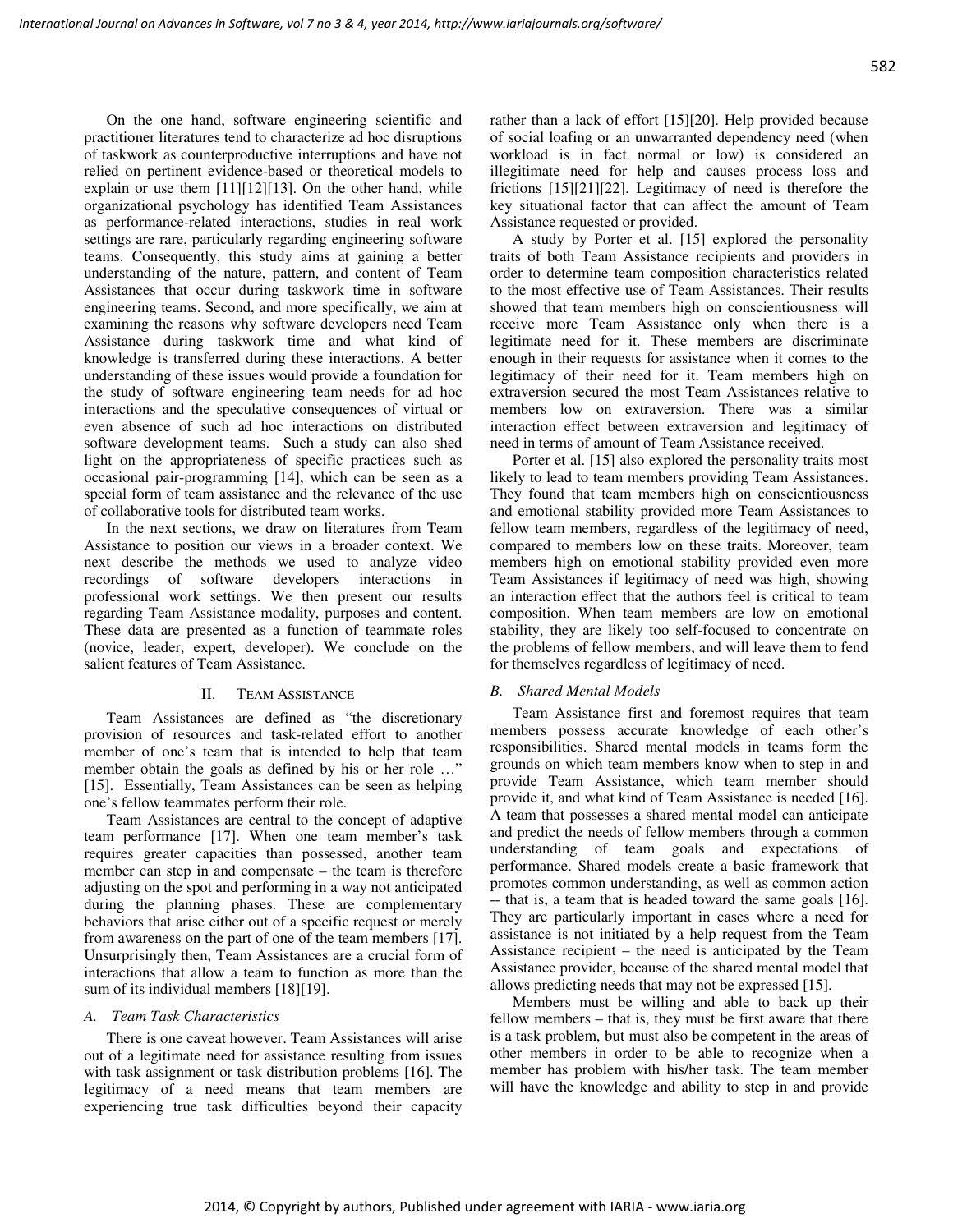compensatory behavior when a fellow member finds himself with task problems [16].

## *C. Team Assistance Impact on Teamwork and Team Performance*

Team Assistance has direct positive effects on task performance in a team context [15], particularly in a high legitimacy condition, where the task that is causing a member to need assistance is critical to the team's performance. However, if this is not the case, Team Assistance may in fact hinder adaptive team performance by providing a behavior that is redundant [20].

The relationship between team assistances and team performance is said to be mediated by the team's ability to adapt to changes internal and external to the team (the change in environment that would lead to a workload distribution problem) [16]. Team Assistances are essential to the planning phase of teamwork, since they are demonstrative of a team's ability to adapt or revise their coordination processes if needed. This flexibility when executing teamwork plans greatly facilitates adaptive team performance in unpredictable or ever-changing contexts [17]. Teamwork is characterized by dynamic, adaptive and flexible interrelated behaviors and actions. That is, members must be able to adjust the timing of their actions and their strategy quickly in order to meet the demands of other members. This leads to – or explains the need for – coordinated and synchronized collective team action [4][19].

The preceding discussion leads to the following conclusions and research questions. Interactions during taskworks can be seen as counterproductive interruptions [23] or, as we have shown using models and empirical findings from organizational psychology, can be construed as productive Team Assistances. To explore this possibility in ongoing software development teams, we will seek to answer the following questions:

- 1. Are Team Assistances naturally present in software engineering teams?
- 2. What are the modalities of Team Assistance?
- 3. What are the reasons for Team Assistance?
- 4. What kind of knowledge is transfer during Team Assistance?

## III. FIELD STUDY AND METHODOLOGY

The purpose of this field study is to characterize the Team Assistance activities within a software maintenance team from an organization providing general business applications.

## *A. Field Study Description*

This international organization has several thousand developers in many countries. In spite of the size of the organization, the setting has the attributes of smaller organizations, as development is shared among several small teams of up to 15 members each, often located at a single site. The small team observed in this field study is a stable team, whose members are used to work together and who are familiar with their tasks. There is no known conflict between the teammates and they have a respectful attitude. The four observed participants, who are all males, were part of a larger team composed of 12 individuals (1 project manager and 11 software developers) ranging widely in age, with varying levels of schooling (from a Bachelor's degree to a Ph.D. in the computer sciences and engineering), and individual experience ranging from 2 to 16 years in the field and from 9 months to 5 years of service in the company. They used a companywide software development process that is largely inspired from the waterfall model.

Physically, the participants occupied individual adjacent cubicles separated by semi-transparent walls a meter and half high. From their desks they can see whether or not their neighbors are present. Monadic (F1F) interactions occurred when participants communicate while seated at their desks. Dyadic (F2F, i.e., Face-to-Face) interactions involved two participants and they occurred when there is a movement of one of the teammates (the recipient or the provider) toward the cubicle of the other most often to gain access to an artifact. Polyadic (FnF) interactions involved more than two (n) participants and they are mostly built up from dyadic interactions. Most of the time, someone who is aware of a dyadic interaction will join his teammates to add his comment to the ongoing interaction. Dyadic and polyadic interactions required that at least one of the participants physically moved from his cubicle to another location, which was one of the other participant's cubicle most of the time.

The observed participants are described in terms of the role that each of them occupies within the team. Based on previous studies on social aspects of software engineering with this data, the roles of the four participants are the following [2][25]:

- Leader: the project manager who occupies the formal leadership position.
- Expert: the individual who is responsible for configuration management of the software built by the team, his informal leadership being rooted mostly in his knowledge and expertise.
- Developer: an individual who has no specific role on the team, formal or informal, who can be seen as the embodiment of an average developer.
- Novice: the recruit software developer who has been with this team for six months.

All procedures for these observations were approved of by independent ethics committees of both the participating organization and our University prior to the study and by each of the team members who agreed to participate in this study on a voluntary basis.

## *B. Recording Set-up*

Video equipment was installed in the ceiling over the work area and microphones set up on various places within the working environment. Data were taken from continuous video recording during the working hours excluding lunch time. A recording session begins either in the morning or in the afternoon, and lasts half a day, with a typical duration of 2 to 3 consecutive hours. A regular session is defined as a session where all teammates are present and where there are no special events, such as meetings, visitors, etc., which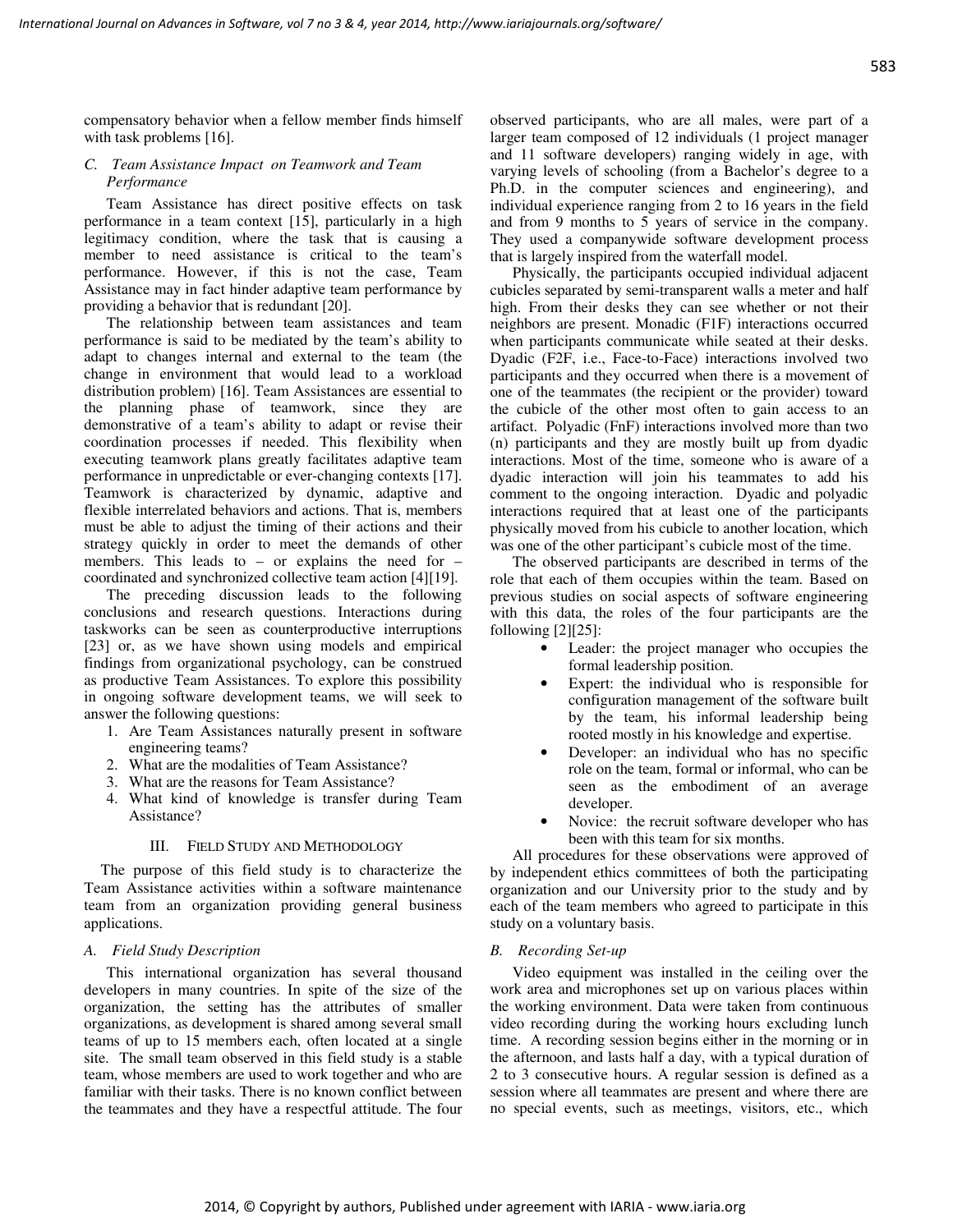could disturb the usual task work. We retained 12 regular half-day sessions from the 23 recorded sessions. These selected sessions are evenly distributed over the two months of the recording time and account for 35 hours of video recording.

One of the researchers was a participant on the team. He was hired as a full time software developer six months prior to the study. He is identified as the Novice in this study. The purpose of being involved as a team member was to acquire the knowledge and the jargon used by the teammates in order to be able to subsequently analyze the data collected. A second researcher, who was not involved as a participant, but who had lead software development projects and has experience in video analyses, could objectively validate the observations made. Coding of the team interactions from the 12 sessions resulted in 404 Team Assistance occurrences. There was almost no e-mail exchanged between the team members, except for forwarding artifacts.

#### *C. Team Assistance Purposes*

We distinguish two general purposes for Team Assistance: one is to provide help to a teammate to perform his/her task and the other is to share the task with that teammate. The two purposes of Team Assistance are categorized according to the following definitions:

(1) Cooperation purpose [26] [27]: is providing feedback and coaching to increase performance. It categorizes sequences that take place when individuals provide help, but not necessarily for mutual benefit. It is characterized by informal relationships that exist without a common mission, structure, or effort. Information is shared as needed. For example, typical cooperation activities are: informal code checking, helping a teammate to set up his environment, or with a debugging task.

(2) Collaboration purpose [28]: is sharing task with a teammate. It categorizes sequences that take place when two teammates work together at an intersection of common goals, and do so by sharing knowledge, by learning, and by building consensus. This form of Team Assistance is usually an on-demand activity performed by two team members who want to work together on a specific task. Examples of collaboration are: a shared design session, and brainstorming sessions. All the collaborators have a genuine interest in the activity. We categorized only unscheduled Team Assistance collaboration sequences

These two purposes for Team Assistance can occur on various types of content, which could be related to the application or the development environment. The content of the sequences has been thoroughly studied to determine a categorization scheme for the various topics discussed. During the recording period, the team worked on 7 specific issues. To identify each of these interactions from one of these issues would make the characterization idiosyncratic and irrelevant outside this very specific field study. It was found that a more useful approach would be to define generic topics that are likely to be relevant in any software development studies. A thorough analysis of the team's project and team' interactions yielded two topic categories that were later validated successfully by the three coders.

1. Application domain related topics are associated with specific aspects or features of the software product; for example, functionality, a software component, etc. The content of the Team Assistance is based on some understanding of the application to be developed.

2. Integrated Development Environment (IDE) related topics are associated with specific aspects or features of the development environment and tools, which do not relate to the application domain, for example, programming concepts, development environment features, configuration management issues, etc.

#### IV. RESULTS

The results from the analyses of the 404 interaction sequences found in the 12 recorded sessions have shown that ad hoc team assistances are naturally present in collocated software engineering teams. The four observed participants spent more than a quarter (28%) of their time on cumulative Team Assistance, which in this study accounts for a total of almost 2 hours and 20 minutes per 8-hour workday per participant. The rest of the time (72%) was spent mostly on taskwork performed solo. This data support that Team Assistances are naturally present in software engineering teams. The following presents the answered resulting from this field study for each of the following three questions.

2. What are the modalities of Team Assistance?<br>3. What are the reasons for Team Assistance?

What are the reasons for Team Assistance?

4. What kind of knowledge is transfer during Team Assistance?

#### *A. Modalities of the Team Assistances*

Fig. 1 illustrates the three modes of interaction observed during Team Assistance. All recorded Team Assistances are face to face (FtF) verbal interactions. Monadic (F1F) interaction, which we recalled, occurred when one participant communicates while seated at his desk, account for 12% of the total Team assistance occurrences. Dyadic (F2F) interactions account for 82% of all the Team Assistance recorded. Polyadic (FnF) interactions account for only 6% of all face-to-face interaction. Each of these three modes of Team Assistance behavior filled up different objectives.



Figure 1. Frequency of occurrence of the three modes of FtF Team Assistance: Monadic (F1F), Dyadic (F2F), and Polyadic (FnF).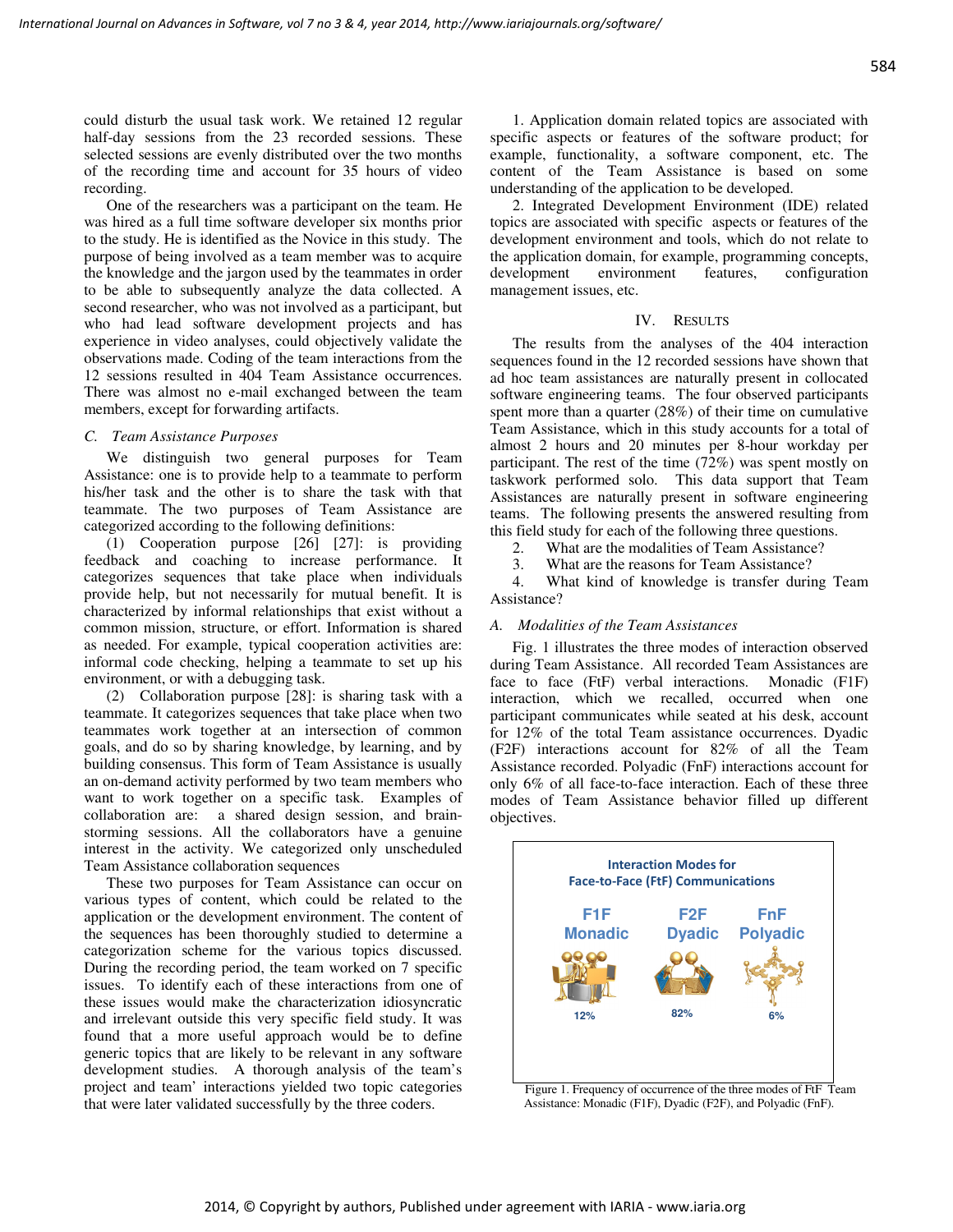It has been observed in this field study that monadic interactions have short duration and contribute mostly to team awareness. For example, a teammate will state loud that he has completed the test procedure. Dyadic interactions occurred spontaneously during task work and they are truly a form of team assistance. We found that polyadic interactions last longer and are most often followed up of dyadic interactions.

Fig. 2 presents the relative frequency of the involvement of each of the four roles into each of the three modes of interaction. For example, the leader was involved in 25% of all the observed dyadic interactions (first column of the F2F mode). The Expert was involved in more than one-third of all the dyadic interactions. The total participation frequencies do not add up to 100%, because there is more than one participant for all of the interactions, except for monadic interactions (F1F).

Dyadic interaction (F2F) is the preferred mode of Team Assistance. We observe that monadic F1F interaction frequency increases when participants 'cubicle' are closer to one another. In this set up, the Developer had a central situation, he was sitting closer to the Expert than to the Leader, and the Novice was the furthest away.

## *B. Reasons for Team Assistances*

Who are the initiators of interactions?

Does everyone initiate them occasionally, or only a few individuals do so?

Fig. 3 shows the relative frequency of interaction initiations for the four teammates who have been observed on a full-time basis.

The novice (27%) and the expert (34%) are the more frequent initiators of interactions but for different reasons. The novice was recruited on the team to add resources on various tasks but also because he had good knowledge on networks and server environments. More than 60% of his involvement in Team Assistance was initiated by him to obtain help on the understanding of the component functionalities while in 40% of his Team Assistance involvement he was as a provider of help on servers and network topics. The novice initiated interactions because he needed help for completing his task.



Figure 2. Observed relative frequency for each of the three modes of interaction for each role.



Figure 3. Frequency of initiation of Interactions.

In this context, it may sound surprising that the Expert initiated most of the requests for Team Assistance. The initiator of the interaction is not necessarily the candidate that needs Team Assistance as one could expect. A detailed analysis of the Expert interaction initiations revealed that the Expert was initiating some of the interactions for the purpose of following up on previous requests. Two cases were frequently observed. On case occurred when the Expert initiates Team Assistance interaction to provide the help that a teammate had requested earlier when the Expert cannot interrupt his work. A second case occurred when the Expert initiates interactions to follow up on previous team assistances help that were provided. He wants to make sure that the help was useful and that the recipient can proceed with his task and if needed provides additional information. That behavior was reported by the researchers in team process, as described in the previous section on shared mental model, that the teammates that have a have a high level of shared mental model can anticipate the needs for Team Assistance [15].

The Leader initiated 50% of the Team Assistance in which he was involved. The leader initiated interaction most of the time to provide information that will help the recipient. Typical cases were changes in configuration management, shared information on requested modifications to the software components. In some cases, he initiated interactions because he needs help to understand a component or the state of progress on a task. The leader was also an experienced member of the development team and he was the provider of information in most of the interactions, which he did not initiate.

The Developer initiated only 30% of the Team Assistances in which he was involved and he was exclusively a recipient concerned by technical subject related to his task. A quarter (25%) of the Team Assistances in which he was involved, as provider, had been initiated by the Expert as followed up.

#### *C. Kind of Knowledge in Team Assistances*

Fig. 4 shows the cumulative relative duration for each category of topics for collaboration and cooperation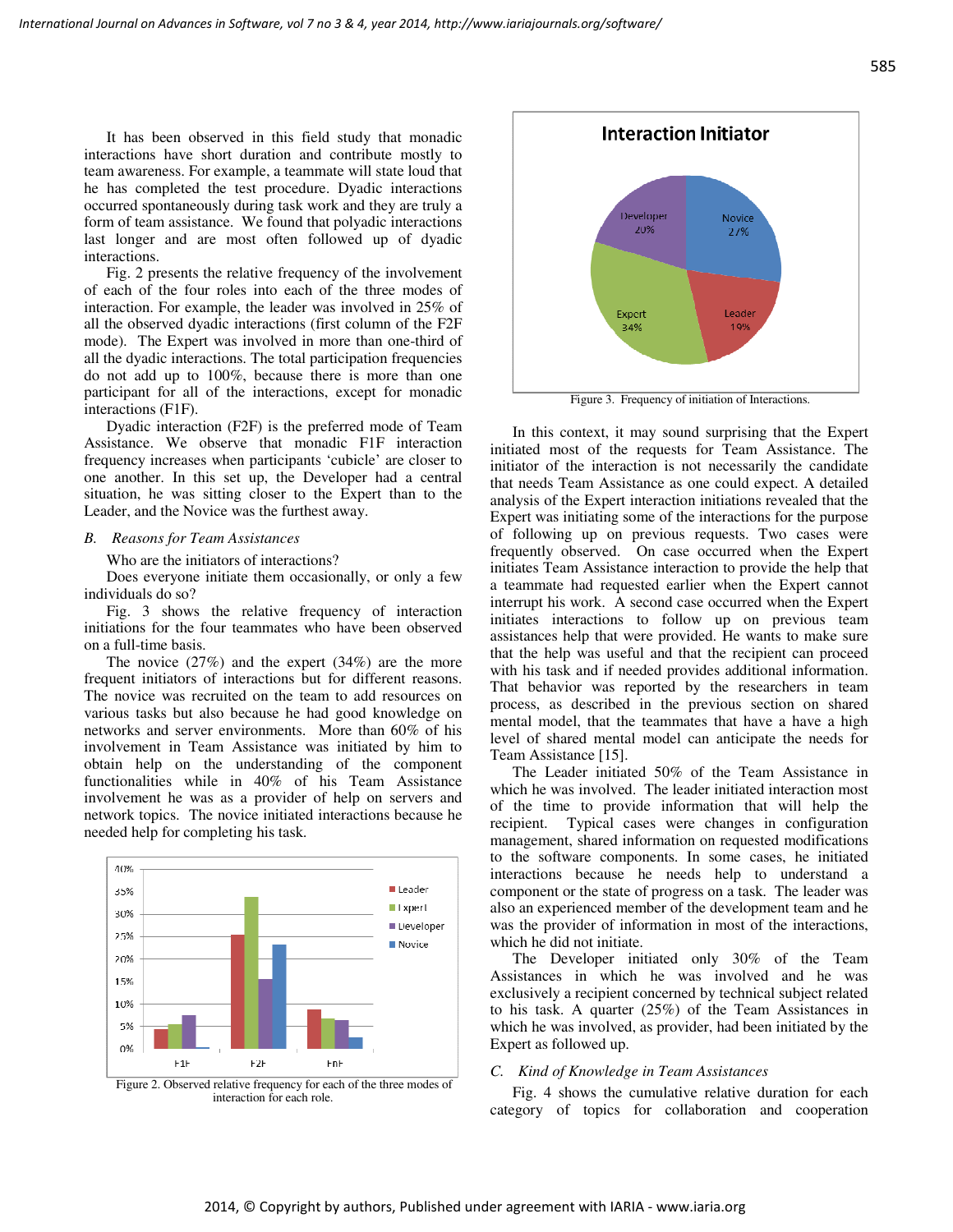purposes. For example, it shows that more than 60% of the time spent was on collaborative Team Assistances (see left column in Fig. 4). Most of the collaborative Team Assistance (46%) is required to solve problems related to the application domain. Since the two teammates are working toward the same goal, these Team Assistance activities contribute to shared mental model. It is observed that cooperative Team Assistances, which account in this study for almost 40% of all Team Assistance activities (see right column in Fig. 4), are mainly required to solve IDE problems and very little, less than 10% of cooperative Team Assistance activities, are undertaken to solve application related problems. We recall that all the Team Assistance activities account for almost 30% of the total time the team spent in the team room and all participants are involved at almost the same level (see Fig. 3) but in different ways as explained in the previous section.

#### V. DISCUSSION

This section discusses the outcomes of this observational study and shows how these outcomes can help understand the mechanics of team assistance. The threats to validity and reliability of such study are also discussed.

#### *A. Summary of Results*

A first observation is that all team members are almost equally involved in all three interaction modes. We found that ad hoc Team Assistance is a natural phenomenon that required almost the third of the time spent by the team members during their solo taskwork. These behaviors consist mostly of dyadic face-to-face interactions where one of the team members will visit a teammate cubicle.



purposes and the topics.

The expert role initiates almost the third of the Team Assistance interactions followed by the novice role. Although their reasons for initiating Team Assistance are different. The Novice initiated Team Assistance to obtain help on various tasks while the Expert initiates Team Assistance to follow up on requested assistance by teammates. It is noteworthy that the Leader is the one who initiated the less Team Assistance interactions.

Team Assistances are initiated for two purposes: collaboration or cooperation. Collaborative Team Assistances involve teammates sharing the same objective in assuming their tasks. Collaboration occurred mostly for increasing understanding of the application for the two teammates involved. Collaboration occurred in IDE context when developers worked together to install a server feature, for example.

Cooperative Team Assistances require that the provider teammate helps the recipient on subjects that are not immediately in line with the provider interest or task. Cooperation occurred mostly in the IDE context when teammates needed help with the configuration management systems or the debugger, for example.

#### *B. The Mechanics of Team Assistances*

Our observations point out to Team Assistance as an opportunistic behavior used by all participants in a colocated team. We found that each of the communication modes has a distinct purpose.

The monadic mode (F1F) contributes to maintaining team awareness. Team awareness involves knowing what activities teammates are working on and how they relate to individuals' own tasks. It allows teammates to informally communicate and coordinate their work. Burke et al. [17] explain that teams adapt to the extent that they assess the situation, formulate a plan, execute the plan, and learn from this process. In line with media richness theory [29] colocation affords teammates more opportunity for cue recognition and higher quality meaning ascription. In distributed, as well as in collocated teams, the monadic mode (F1F) can be easily computer-mediated by providing a kind of instant messaging system, where each teammate can post information judged to be valuable to maintain team awareness. The advantages of computer-mediated F1F are to avoid the interruptions caused by someone talking aloud and probably more important is the possibility of keeping track of all the messages sent.

The dyadic mode (F2F), which occurs when one teammate moves from his cubicle to communicate verbally with another, may contribute to team efficiency via what Borman [9] described as helping behaviors (i.e., citizenship behaviors). It is an opportunistic, just-in-time interaction initiated by a recipient teammate who needs information to continue his task or by a provider teammate who wants to validate help that was provided before as in the case of the Expert in this study. The degree of team efficiency, where one individual receives help and the other, who is the provider, is being interrupted, depends on the impact of the interruption on the provider. In a team room, a physical or a numerical device, such as a flag, can be raised to indicate that someone does not want to be interrupted momentarily.

The technical e-forum is a kind of asynchronous virtual F2F. A developer asks a question on the Forum, expecting that someone will answer it. The efficiency of the team room derives from the fact that the ad hoc communication is synchronous (the answer is immediate), and it involves trusted and aware co-workers. It has been observed in this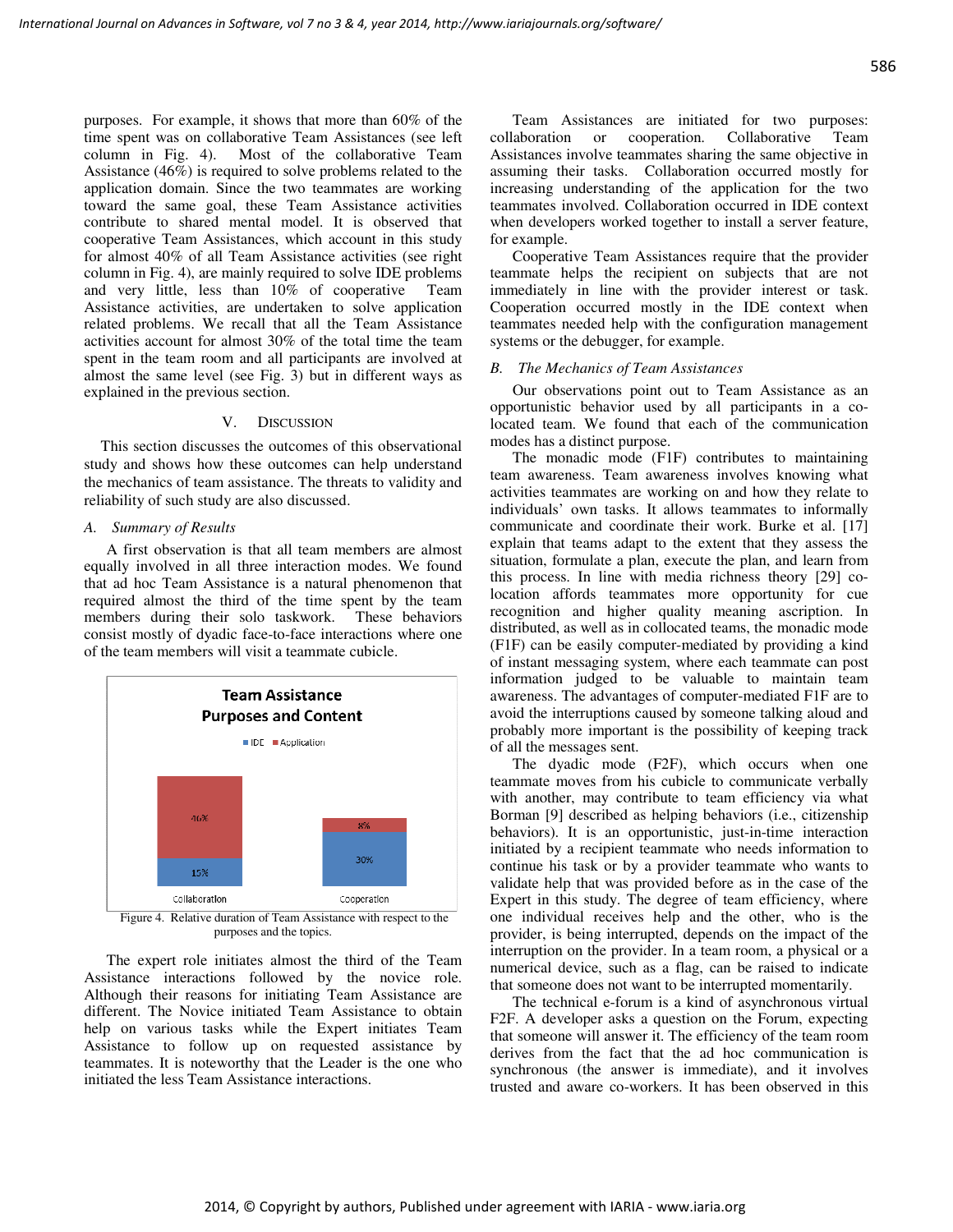study that teammates will always prefer F2F to e-mail, within a team room.

There is a great deal of research on the difficulties involved in computer-mediating F2F communications. A verbal dialog not only allows participants to assess their understanding, but also to develop a sense of community with teammates. Most studies comparing F2F and computermediated communications are related to the educational environment (for tutoring) or the planned meetings. These findings cannot be readily applies to opportunistic ad hoc F2F interactions. These interactions are usually very short, and based on team awareness and the role that each teammate plays in the project. More observational and experimental studies are needed to evaluate the effectiveness of computer-mediating Team Assistance on the form of ad hoc F2F interactions, which is still the major feature of the collocated team.

The polyadic mode FnF, which occurs when an ad hoc Team Assistance involves many teammates, seems to contribute to the solution of environmental or application problems. This mode is often initiated from the dyadic mode when some issues cannot be readily resolved. When this happens, other team members may become involved and take the ad hoc Team Assistance into polyadic mode (FnF). We believe that when polyadic Team Assistance mode occurred the participants should schedule a meeting in a closed room, with only those participating who can contribute to the solution.

It is observed from this study that Team Assistance can be categorized from two purposes: cooperation or collaboration, which has been identified in independent studies [16]. Cooperation is characterized by providing help to the recipient for his own benefit, while collaboration is sharing the problem-solving task for mutual benefit. To increase the generalizability of these observations we consider the content in terms of information related to the application (like business rules) or to the development environment (IDE). It is observed that most of the It is observed that most of the collaboration occurred to increase mutual benefits of application understanding and most of the cooperation occurred to help teammates with their environment development. In terms of duration there are almost as much time spent on application understanding as on help on using the development environment.

## *C. Threats to Validity*

Reliability and validity of the coding were assessed based on observations made on the 404 Team Assistance sequences extracted from the 12 recorded working sessions. The first step involved an intra-coder agreement, where a number of encoded data sequences were re-encoded a month later by the same coder. The second step involved an inter-coder agreement, where another coder who was able to understand the context and the jargon employed by the participants performed the same operation. Finally, the third step involved an extra-coder agreement, where an experienced coder who was not familiar with the team's work performed the same operation. An index proposed by Perreault and Leigh [24] was used to measure reliability. The inter-coder

agreement indices obtained show a value of 0.89 between the two coders familiar with the team dynamics, enabling us to deduce a strong agreement. The indices obtained with the extra-coder agreement show a value of 0.72. These values suggest acceptable reliability of the coding and validity of the coding scheme. To avoid capturing behaviors that might be affected by workers' reaction to the recording equipment, interactions occurring in the first 4 weeks of the equipment's installation were not coded. Furthermore, interactions that were outside the range of cameras or microphones were deleted from the data set (n; 137).

#### VI. CONCLUSION

These observations confirm that Team Assistance is a core activity within a team dynamic, which may contribute to jell the team by increasing awareness, shared mental model and exchanges between the teammates. The nature of Team Assistance practices is complex and depends on various factors such as the role of the participants, the character of the individual, the physical location within the team set up, the taskwork, and the purpose and the content of the needed help.

Spontaneous interactions between collocated software developers may be perceived by practitioners and managers as undesirable interruptions that distract the developers from their tasks. However, we have observed that although it may be perceived as counterproductive interruptions, it is nevertheless a necessary – even naturally occurring – workplace behavior.

The following points are stressed based on our observational study of team dynamic:

Interactions are legitimate, opportunistic, and of short duration;

Almost 30% of the total team activity is devoted to spontaneous and just-in-time Team Assistance interactions

All team members are involved in these interactions as recipients or as providers.

Team Assistances are mostly collaborative for application domain and cooperative for development environment problems.

Our results show that Team Assistances occur without prescription from the team leader (i.e., they are ad hoc) and are an efficient means of just-in-time learning and adaptation in the workplace. It enables the initiator of the interaction to obtain quick access to information and then proceed with the task at hand. Although we did not frame our observational scheme in terms of longitudinal team development, Kozlowski et al.'s model [30] of team compilation would be an appropriate conceptual footing to examine this aspect in a future study. The compilation model argues that interactions progress from to dyadic to polyadic as people understand their respective tasks and roles.

This study was not an experiment where all the various parameters could be controlled. However, our analyses stem from reliable coding of multiple interactions that occurred over many weeks in a real-world working context. Although this study requires replication, our theoretical background and results are compelling. Our results suggest three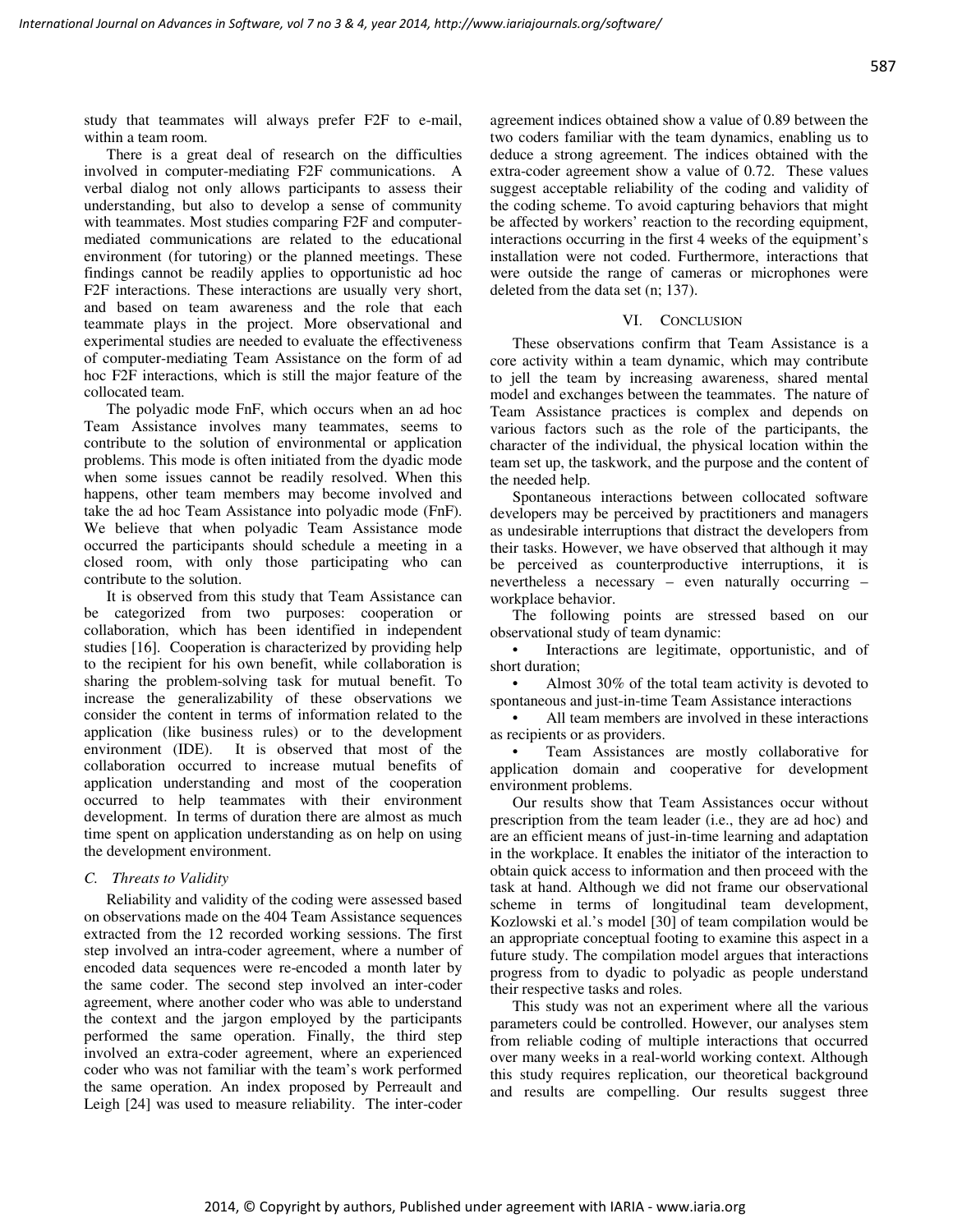practices to facilitate Team Assistance and that are likely to improve team dynamics and the success of the project.

First, developers use Team Assistance for 30% of their time meaning that they do not necessarily need help for the other 70% of the time. Team leaders would be better off ensuring that Team Assistances are encouraged as long as they represent a legitimate need, and work to understand and correct non-legitimate demands.

Second, Team Assistances are sought from a pool of providers, which indicates a choice of the best provider is made. Team leaders should make sure all team members understand where each other's talents rest so that legitimate help is sought efficiently from a competent provider (e.g., application information versus IDEs).

Third, Team Assistances can be collaborative or cooperative. While both purposes foster a shared mental model, they impact different aspects of software development. Team leaders would benefit from ensuring that the correct Team Assistances are used with the appropriate task requirement from the software development life cycle.

Our results show promising avenues for future studies. One avenue would be to document Team Assistances across more teams and more project phases. This would potentially underscore how context changes the nature and frequency of Team Assistances. A second avenue would be to test whether coaching from the team leader can help leverage the impact of Team Assistances. Hackman and Wageman [31] suggest a theory of team coaching that hinges on three components one of which is consultation on team processes. A leader that consults his/her team mid-way within a project phase is likely to identify if and how team members engage in Team Assistances. The theory predicts that such a consultation is likely to foster more efficient team process. A third avenue would be to measure performance such that the efficacy of Team Assistances can be assessed against mainstays of team performance such as proficiency, adaptability and pro-activity [32].

#### ACKNOWLEDGMENT

This research would not have been possible without the agreement of the company in which it was conducted, and without the generous participation and patience of the software development team members from whom the data were collected. To all these people, we extend our grateful thanks. This research was supported in part by NSERC grant A-0141.

#### **REFERENCES**

- [1] P. N. Robillard and S. Cherry, "Types of knowledge exchange during team interactions: A software engineering study," The sixth International Conference on Information, Process and Knowledge Management, eKNOW 2014, pp. 131-136.
- [2] S. Cherry and P. N. Robillard, "The social side of software engineering – A real ad hoc collaboration network," Int. J. Human-Computer Studies (IJHCS), Vol. 66, 2008, pp. 495- 505, doi:10.1016/j.ihcs.2008.01.02.
- [3] M. A. Marks, J. E. Mathieu, and S. J. Zaccaro, "A temporally based framework and taxonomy of team processes," Academy of Management Review, 26, 2001, pp. 356-376.
- [4] F. Chiocchio, S. Grenier, T. O'Neill, K. Savaria, and D. J. Willms, "The effects of collaboration on performance: A multilevel validation in project teams," International Journal of Project Organisation and Management, 4, 2012, pp. 1-37.
- [5] P. D'Astous and P. N. Robillard, "Empirical study of exchange patterns during software peer review meetings," Information and Software Technology, vol. 44, no. 11, 2002, pp. 639-648.
- [6] S. W. J. Kozlowski and D. R. Ilgen, "Enhancing the effectiveness of work groups and teams," Psychological Science in the Public Interest, vol. 7, no. 3, 2006, pp. 77-124.
- [7] S. J. Motowidlo, Job performance. In W. C. Borman, D. R. Ilgen, R. Klimoski, and I. B. Weiner (Eds.), Handbook of Psychology: Industrial and Organizational Psychology, vol. 12, pp. 39-53. London: Wiley. 2003.
- [8] D. W. Organ, "Organizational citizenship behavior: The good soldier syndrome," Lexington, MA: Lexington Books. 1988.
- [9] W. C. Borman, "The concept of organizational citizenship," current directions in Psychological Science, vol. 13, no. 6, 2004, pp. 238-241, doi: 10.1111/j.0963-7214.2004.00316.x
- [10] A. J. Ko, R. DeLine, and G. Venolia, "Information needs in collocated software development teams," Proceedings of the 29th International Conference on Software Engineering, 2007, pp. 344-353.
- [11] E. Arroya, T. Selker, and A. Stouffs, "Interrruptions as multimodal outputs: Which are the less disruptive?" in Proceedings of the Fourth IEEE International Conference on Multimodal Interfaces (ICMI'02), 2002, 4 pages.
- [12] T. D. LaToza, G. Venolia, and R. DeLine, "Maintaining mental models: A study of developer work habits," Proceedings of the 28th International Conference on Software Engineering, 2006, pp. 492-501.
- [13] A. J. Ko, B. A. Myers, M. J. Coblenz, and H. H. Aung, "An exploratory study of how developers seek, relate, and collect relevant information during software maintenance tasks," IEEE Transactions on Software Engineering, vol. 32, no. 12, 2006, pp. 971-987.
- [14] M. Ally, F. Darroch, and M. Toleman, "A framework for understanding the factors influencing pair programming success," in 6th International Conference on Extreme Programming and Agile Processes in Software Engineering, 2005, pp. 82–91.
- [15] C. O. L. H. Porter, J. R. Hollenbeck, D. R. Ilgen, A. P. J. Ellis, B. J. West, and H. Moon, "Backing up behaviors in teams: The role of personality and legitimacy of need," Journal of Applied Psychology, vol. 88, no. 3, 2003, pp. 391- 403, doi: 10.1037/0021-9010.88.3.391
- [16] E. Salas, D. E. Sims, and C. S. Burke, "Is there a "Big Five" in teamwork?" Small Group Research, vol. 36, no. 5, 2005, pp. 555-599, doi: 10.1177/1046496405277134.
- [17] C. S. Burke, K. C. Stagl, E. Salas, L. Pierce, and D. Kendall, "Understanding team adaptation: A conceptual analysis and model," Journal of Applied Psychology, vol. 91, no. 6, 2006, pp. 1189-1207, doi: 10.1037/0021-9010.91.6.1189
- [18] R. M. McIntyre and E. Salas, "Measuring and managing for team performance: Emerging principles from complex environments," In R. A. Guzzo & E. Salas (Eds.), Team effectivness and decision making in organizations, pp. 9-45, San Francisco: Jossey Bass. 1995.
- [19] E. Salas, C. S. Burke, and J. A. Cannon-Bowers, "Teamwork: emerging principles," International Journal of Management